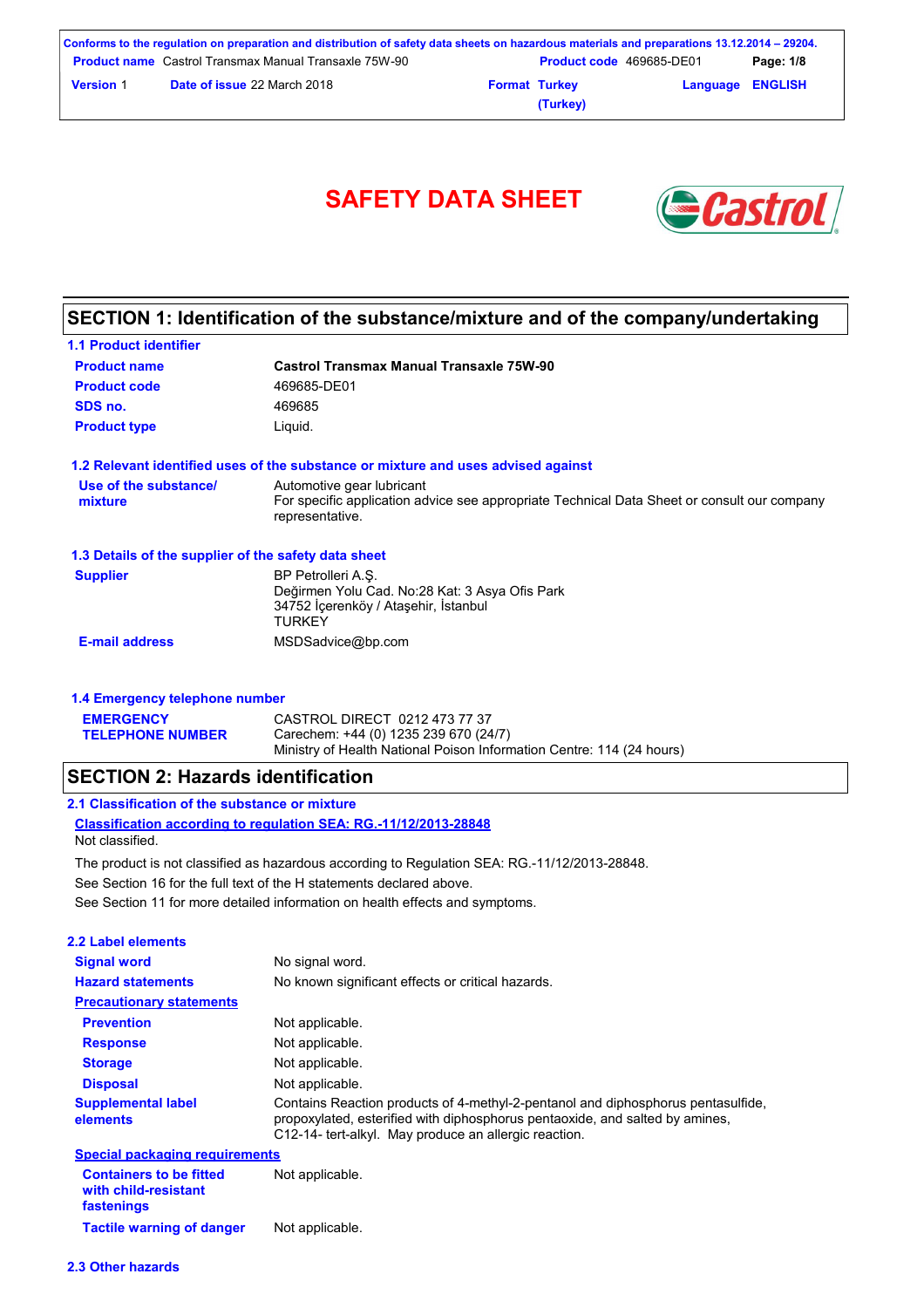| Conforms to the regulation on preparation and distribution of safety data sheets on hazardous materials and preparations 13.12.2014 – 29204. |                                                              |                      |                                 |                         |           |
|----------------------------------------------------------------------------------------------------------------------------------------------|--------------------------------------------------------------|----------------------|---------------------------------|-------------------------|-----------|
|                                                                                                                                              | <b>Product name</b> Castrol Transmax Manual Transaxle 75W-90 |                      | <b>Product code</b> 469685-DE01 |                         | Page: 2/8 |
| <b>Version 1</b>                                                                                                                             | <b>Date of issue 22 March 2018</b>                           | <b>Format Turkey</b> |                                 | <b>Language ENGLISH</b> |           |
|                                                                                                                                              |                                                              |                      | (Turkey)                        |                         |           |

### **SECTION 2: Hazards identification**

**Other hazards which do not result in classification** Defatting to the skin.

### **SECTION 3: Composition/information on ingredients**

| <b>3.2 Mixtures</b><br>Mixture                                             |                                      |             |                           |             |
|----------------------------------------------------------------------------|--------------------------------------|-------------|---------------------------|-------------|
| Synthetic base stock. Proprietary performance additives.                   |                                      |             |                           |             |
| <b>Product/ingredient name</b>                                             | CAS no.                              | %           | SEA: RG.-11/12/2013-28848 | <b>Type</b> |
| Dec-1-ene, homopolymer, hydrogenated<br>Dec-1-ene, oligomers, hydrogenated | 68037-01-4                           | $≥25 - ≤50$ | Asp. Tox. 1, H304         | $[1]$       |
| Dec-1-ene, homopolymer, hydrogenated<br>Dec-1-ene, oligomers, hydrogenated | 68037-01-4                           | $≥25 - ≤50$ | Asp. Tox. 1, H304         | $[1]$       |
| Base oil - unspecified                                                     | Varies - See Key to<br>abbreviations | ≤10         | Asp. Tox. 1, H304         | [1] [2]     |

**See Section 16 for the full text of the H statements declared above.**

**There are no additional ingredients present which, within the current knowledge of the supplier and in the concentrations applicable, are classified as hazardous to health or the environment and hence require reporting in this section.**

Type

[1] Substance classified with a health or environmental hazard

[2] Substance with a workplace exposure limit

[3] Additional disclosure due to company policySubstance meets the criteria for PBT

[4] Substance meets the criteria for vPvB

[5] Additional disclosure due to company policy

Occupational exposure limits, if available, are listed in Section 8.

### **SECTION 4: First aid measures**

#### **4.1 Description of first aid measures**

| <b>Inhalation</b>                 | If inhaled, remove to fresh air. Get medical attention if symptoms occur.                                                                                                                                                               |
|-----------------------------------|-----------------------------------------------------------------------------------------------------------------------------------------------------------------------------------------------------------------------------------------|
| <b>Ingestion</b>                  | Do not induce vomiting unless directed to do so by medical personnel. Get medical<br>attention if symptoms occur.                                                                                                                       |
| <b>Skin contact</b>               | Wash skin thoroughly with soap and water or use recognised skin cleanser.<br>Remove contaminated clothing and shoes. Wash clothing before reuse. Get<br>medical attention if symptoms occur. Clean shoes thoroughly before reuse.       |
| Eye contact                       | In case of contact, immediately flush eyes with plenty of water for at least 15<br>minutes. Eyelids should be held away from the eyeball to ensure thorough rinsing.<br>Check for and remove any contact lenses. Get medical attention. |
| <b>Protection of first-aiders</b> | No action shall be taken involving any personal risk or without suitable training.                                                                                                                                                      |

#### **4.2 Most important symptoms and effects, both acute and delayed**

See Section 11 for more detailed information on health effects and symptoms.

#### **4.3 Indication of any immediate medical attention and special treatment needed**

| <b>Notes to physician</b>               | Treatment should in general be symptomatic and directed to relieving any effects. |
|-----------------------------------------|-----------------------------------------------------------------------------------|
| <b>SECTION 5: Firefighting measures</b> |                                                                                   |

| 5.1 Extinguishing media                |                                                                                  |
|----------------------------------------|----------------------------------------------------------------------------------|
| <b>Suitable extinguishing</b><br>media | In case of fire, use foam, dry chemical or carbon dioxide extinguisher or spray. |
| Unsuitable extinguishing<br>media      | Do not use water jet.                                                            |

#### **5.2 Special hazards arising from the substance or mixture**

| <b>Hazards from the</b><br>substance or mixture | In a fire or if heated, a pressure increase will occur and the container may burst. |
|-------------------------------------------------|-------------------------------------------------------------------------------------|
| <b>Hazardous combustion</b>                     | Combustion products may include the following:                                      |
| products                                        | carbon oxides $(CO, CO2)$ (carbon monoxide, carbon dioxide)                         |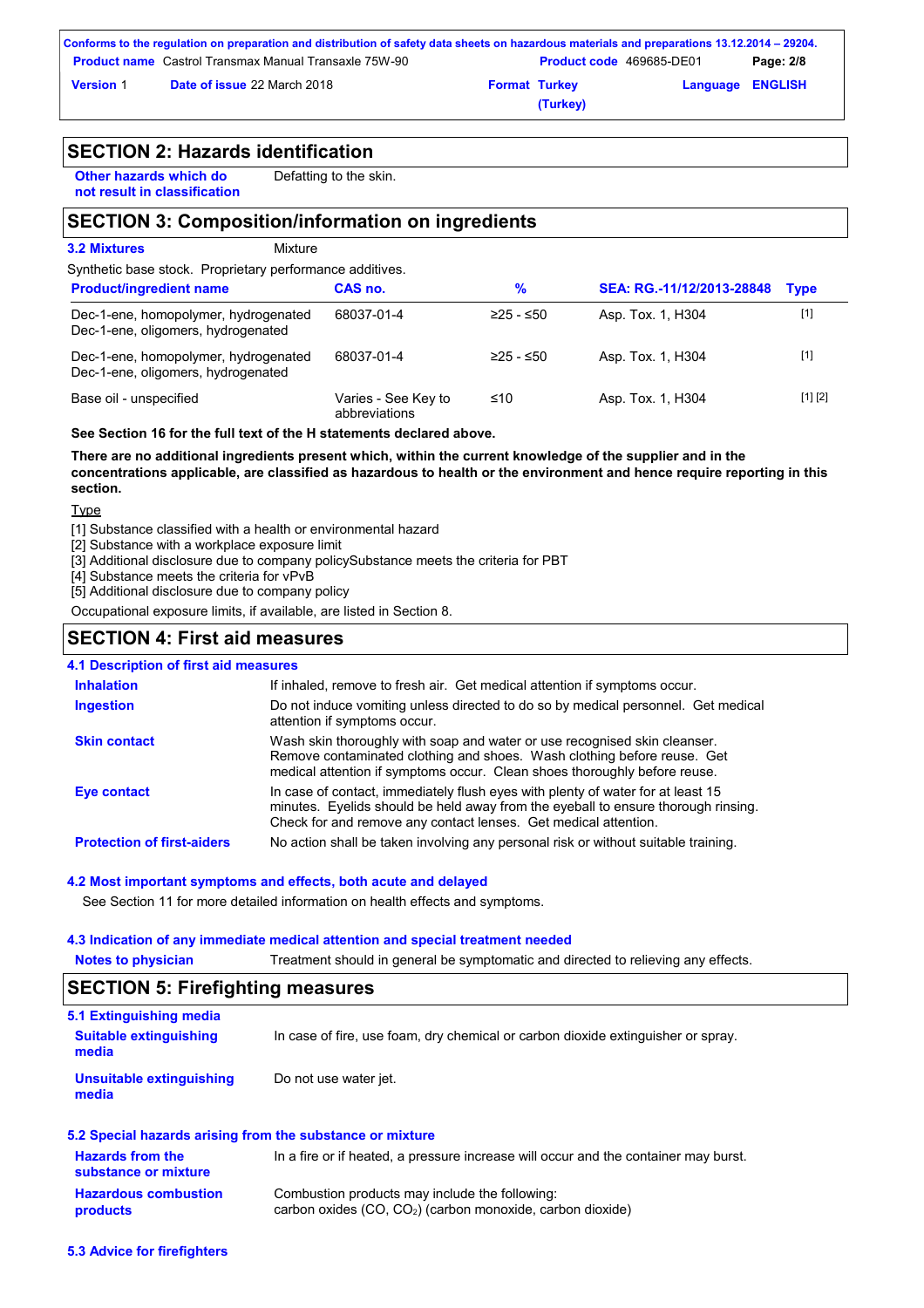| Conforms to the regulation on preparation and distribution of safety data sheets on hazardous materials and preparations 13.12.2014 – 29204. |                                                              |                      |                                 |                         |           |
|----------------------------------------------------------------------------------------------------------------------------------------------|--------------------------------------------------------------|----------------------|---------------------------------|-------------------------|-----------|
|                                                                                                                                              | <b>Product name</b> Castrol Transmax Manual Transaxle 75W-90 |                      | <b>Product code</b> 469685-DE01 |                         | Page: 3/8 |
| <b>Version 1</b>                                                                                                                             | <b>Date of issue 22 March 2018</b>                           | <b>Format Turkey</b> |                                 | <b>Language ENGLISH</b> |           |
|                                                                                                                                              |                                                              |                      | (Turkey)                        |                         |           |

### **SECTION 5: Firefighting measures**

| <b>Special precautions for</b>                           | No action shall be taken involving any personal risk or without suitable training. Promptly                                                                                                                                                                                                               |
|----------------------------------------------------------|-----------------------------------------------------------------------------------------------------------------------------------------------------------------------------------------------------------------------------------------------------------------------------------------------------------|
| fire-fighters                                            | isolate the scene by removing all persons from the vicinity of the incident if there is a fire.                                                                                                                                                                                                           |
| <b>Special protective</b><br>equipment for fire-fighters | Fire-fighters should wear positive pressure self-contained breathing apparatus (SCBA) and full<br>turnout gear. Clothing for fire-fighters (including helmets, protective boots and gloves)<br>conforming to European standard EN 469 will provide a basic level of protection for chemical<br>incidents. |

### **SECTION 6: Accidental release measures**

|                                                          | 6.1 Personal precautions, protective equipment and emergency procedures                                                                                                                                                                                                                                                                                                                        |
|----------------------------------------------------------|------------------------------------------------------------------------------------------------------------------------------------------------------------------------------------------------------------------------------------------------------------------------------------------------------------------------------------------------------------------------------------------------|
| For non-emergency<br>personnel                           | No action shall be taken involving any personal risk or without suitable training. Evacuate<br>surrounding areas. Keep unnecessary and unprotected personnel from entering. Do not touch<br>or walk through spilt material. Put on appropriate personal protective equipment. Floors may<br>be slippery; use care to avoid falling.                                                            |
| For emergency responders                                 | If specialised clothing is required to deal with the spillage, take note of any information in<br>Section 8 on suitable and unsuitable materials. See also the information in "For non-<br>emergency personnel".                                                                                                                                                                               |
| <b>6.2 Environmental</b><br>precautions                  | Avoid dispersal of spilt material and runoff and contact with soil, waterways, drains and sewers.<br>Inform the relevant authorities if the product has caused environmental pollution (sewers,<br>waterways, soil or air).                                                                                                                                                                    |
| 6.3 Methods and material for containment and cleaning up |                                                                                                                                                                                                                                                                                                                                                                                                |
| <b>Small spill</b>                                       | Stop leak if without risk. Move containers from spill area. Absorb with an inert material and<br>place in an appropriate waste disposal container. Dispose of via a licensed waste disposal<br>contractor.                                                                                                                                                                                     |
| <b>Large spill</b>                                       | Stop leak if without risk. Move containers from spill area. Prevent entry into sewers, water<br>courses, basements or confined areas. Contain and collect spillage with non-combustible,<br>absorbent material e.g. sand, earth, vermiculite or diatomaceous earth and place in container<br>for disposal according to local regulations. Dispose of via a licensed waste disposal contractor. |
| 6.4 Reference to other<br><b>sections</b>                | See Section 1 for emergency contact information.<br>See Section 5 for firefighting measures.<br>See Section 8 for information on appropriate personal protective equipment.<br>See Section 12 for environmental precautions.<br>See Section 13 for additional waste treatment information.                                                                                                     |

### **SECTION 7: Handling and storage**

#### Store in accordance with local regulations. Store in original container protected from direct sunlight in a dry, cool and well-ventilated area, away from incompatible materials (see Section 10) and food and drink. Keep container tightly closed and sealed until ready for use. Store and use only in equipment/containers designed for use with this product. Containers that have been opened must be carefully resealed and kept upright to prevent leakage. Do not store in unlabelled containers. Use appropriate containment to avoid environmental contamination. **7.1 Precautions for safe handling Protective measures Advice on general occupational hygiene 7.2 Conditions for safe storage, including any incompatibilities 7.3 Specific end use(s) Recommendations** Not available. Put on appropriate personal protective equipment (see Section 8). Eating, drinking and smoking should be prohibited in areas where this material is handled, stored and processed. Wash thoroughly after handling. Remove contaminated clothing and protective equipment before entering eating areas. See also Section 8 for additional information on hygiene measures. **Not suitable Not suitable** Prolonged exposure to elevated temperature.

### **SECTION 8: Exposure controls/personal protection**

#### **8.1 Control parameters**

#### **Occupational exposure limits**

| <b>Product/ingredient name</b> | <b>Exposure limit values</b>                                                                                               |
|--------------------------------|----------------------------------------------------------------------------------------------------------------------------|
| Base oil - unspecified         | <b>ACGIH TLV (United States).</b><br>TWA: 5 mg/m <sup>3</sup> 8 hours. Issued/Revised: 11/2009 Form: Inhalable<br>fraction |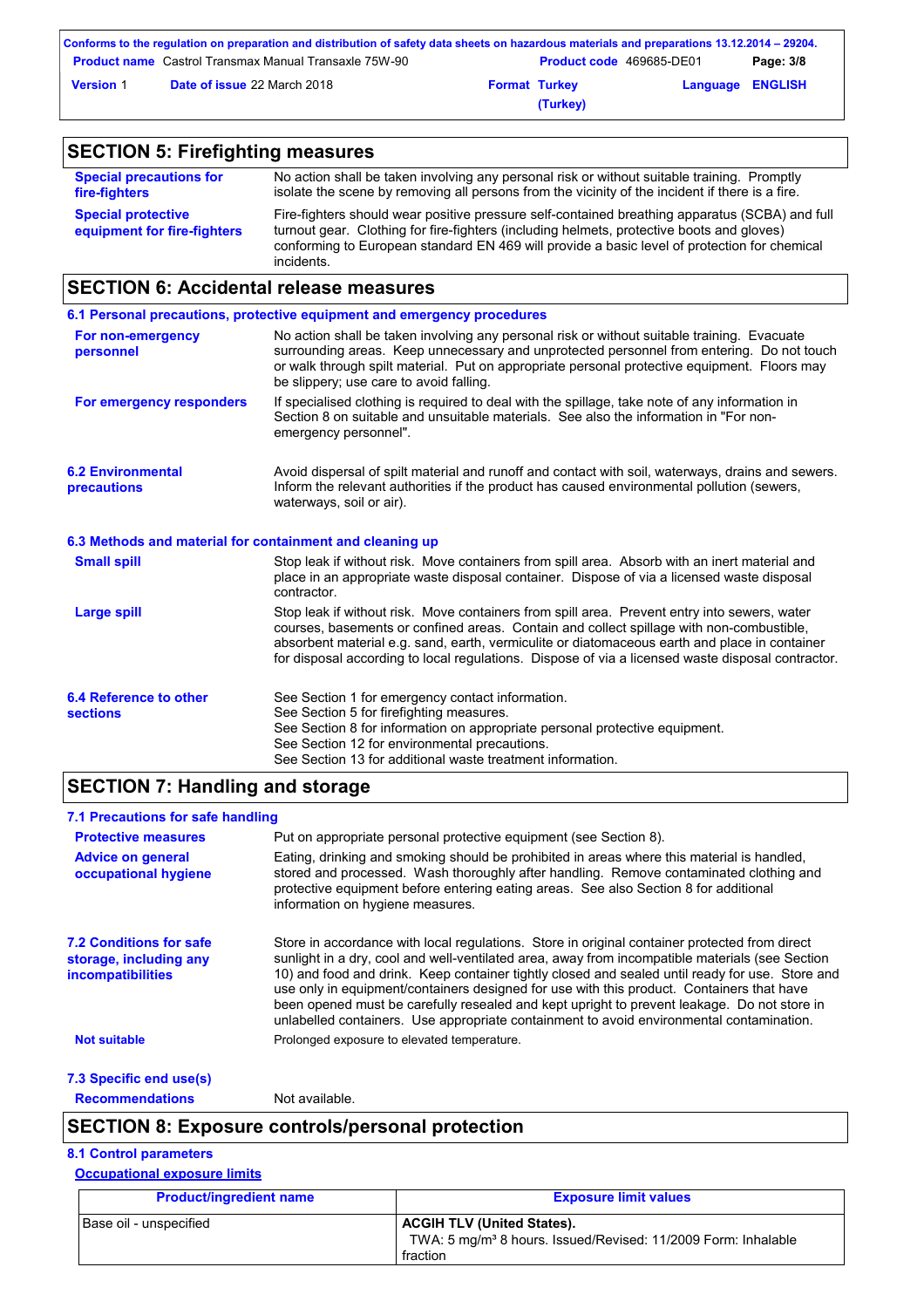|                  | Conforms to the regulation on preparation and distribution of safety data sheets on hazardous materials and preparations 13.12.2014 – 29204. |                                 |                         |           |
|------------------|----------------------------------------------------------------------------------------------------------------------------------------------|---------------------------------|-------------------------|-----------|
|                  | <b>Product name</b> Castrol Transmax Manual Transaxle 75W-90                                                                                 | <b>Product code 469685-DE01</b> |                         | Page: 4/8 |
| <b>Version 1</b> | <b>Date of issue 22 March 2018</b>                                                                                                           | <b>Format Turkey</b>            | <b>Language ENGLISH</b> |           |
|                  |                                                                                                                                              | (Turkey)                        |                         |           |

## **SECTION 8: Exposure controls/personal protection**

Whilst specific OELs for certain components may be shown in this section, other components may be present in any mist, vapour or dust produced. Therefore, the specific OELs may not be applicable to the product as a whole and are provided for quidance only.

| guiuui ivo viii y.                          |                                                                                                                                                                                                                                                                                                                                                                                                                                                                                                                                                                                                                                                                                                                                                                                                                                                                                                                                                                                                                            |
|---------------------------------------------|----------------------------------------------------------------------------------------------------------------------------------------------------------------------------------------------------------------------------------------------------------------------------------------------------------------------------------------------------------------------------------------------------------------------------------------------------------------------------------------------------------------------------------------------------------------------------------------------------------------------------------------------------------------------------------------------------------------------------------------------------------------------------------------------------------------------------------------------------------------------------------------------------------------------------------------------------------------------------------------------------------------------------|
| <b>Recommended monitoring</b><br>procedures | If this product contains ingredients with exposure limits, personal, workplace atmosphere or<br>biological monitoring may be required to determine the effectiveness of the ventilation or other<br>control measures and/or the necessity to use respiratory protective equipment. Reference<br>should be made to monitoring standards, such as the following: European Standard EN 689<br>(Workplace atmospheres - Guidance for the assessment of exposure by inhalation to chemical<br>agents for comparison with limit values and measurement strategy) European Standard EN<br>14042 (Workplace atmospheres - Guide for the application and use of procedures for the<br>assessment of exposure to chemical and biological agents) European Standard EN 482<br>(Workplace atmospheres - General requirements for the performance of procedures for the<br>measurement of chemical agents) Reference to national guidance documents for methods for<br>the determination of hazardous substances will also be required. |
| <b>8.2 Exposure controls</b>                |                                                                                                                                                                                                                                                                                                                                                                                                                                                                                                                                                                                                                                                                                                                                                                                                                                                                                                                                                                                                                            |
| <b>Appropriate engineering</b><br>controls  | All activities involving chemicals should be assessed for their risks to health, to ensure<br>exposures are adequately controlled. Personal protective equipment should only be considered<br>after other forms of control measures (e.g. engineering controls) have been suitably evaluated.<br>Personal protective equipment should conform to appropriate standards, be suitable for use, be<br>kept in good condition and properly maintained.<br>Your supplier of personal protective equipment should be consulted for advice on selection and<br>appropriate standards. For further information contact your national organisation for standards.<br>Provide exhaust ventilation or other engineering controls to keep the relevant airborne<br>concentrations below their respective occupational exposure limits.<br>The final choice of protective equipment will depend upon a risk assessment. It is important to<br>ensure that all items of personal protective equipment are compatible.                    |
| <b>Individual protection measures</b>       |                                                                                                                                                                                                                                                                                                                                                                                                                                                                                                                                                                                                                                                                                                                                                                                                                                                                                                                                                                                                                            |
| <b>Hygiene measures</b>                     | Wash hands, forearms and face thoroughly after handling chemical products, before eating,<br>smoking and using the lavatory and at the end of the working period. Appropriate techniques<br>should be used to remove potentially contaminated clothing. Wash contaminated clothing<br>before reusing. Ensure that eyewash stations and safety showers are close to the workstation<br>location.                                                                                                                                                                                                                                                                                                                                                                                                                                                                                                                                                                                                                            |
| <b>Respiratory protection</b>               | In case of insufficient ventilation, wear suitable respiratory equipment.<br>The correct choice of respiratory protection depends upon the chemicals being handled, the<br>conditions of work and use, and the condition of the respiratory equipment. Safety procedures<br>should be developed for each intended application. Respiratory protection equipment should<br>therefore be chosen in consultation with the supplier/manufacturer and with a full assessment<br>of the working conditions.                                                                                                                                                                                                                                                                                                                                                                                                                                                                                                                      |
| <b>Eye/face protection</b>                  | Safety glasses with side shields.                                                                                                                                                                                                                                                                                                                                                                                                                                                                                                                                                                                                                                                                                                                                                                                                                                                                                                                                                                                          |
| <b>Skin protection</b>                      |                                                                                                                                                                                                                                                                                                                                                                                                                                                                                                                                                                                                                                                                                                                                                                                                                                                                                                                                                                                                                            |
| <b>Hand protection</b>                      | Wear protective gloves if prolonged or repeated contact is likely. Wear chemical resistant<br>gloves. Recommended: Nitrile gloves. The correct choice of protective gloves depends upon<br>the chemicals being handled, the conditions of work and use, and the condition of the gloves<br>(even the best chemically resistant glove will break down after repeated chemical exposures)<br>Most gloves provide only a short time of protection before they must be discarded and replaced.<br>Because specific work environments and material handling practices vary, safety procedures<br>should be developed for each intended application. Gloves should therefore be chosen in<br>consultation with the supplier/manufacturer and with a full assessment of the working<br>conditions.                                                                                                                                                                                                                                |
| <b>Skin and body</b>                        | Use of protective clothing is good industrial practice.<br>Personal protective equipment for the body should be selected based on the task being<br>performed and the risks involved and should be approved by a specialist before handling this<br>product.<br>Cotton or polyester/cotton overalls will only provide protection against light superficial<br>contamination that will not soak through to the skin. Overalls should be laundered on a regular<br>basis. When the risk of skin exposure is high (e.g. when cleaning up spillages or if there is a<br>risk of splashing) then chemical resistant aprons and/or impervious chemical suits and boots<br>will be required.                                                                                                                                                                                                                                                                                                                                      |
| <b>Environmental exposure</b><br>controls   | Emissions from ventilation or work process equipment should be checked to ensure they<br>comply with the requirements of environmental protection legislation. In some cases, fume<br>scrubbers, filters or engineering modifications to the process equipment will be necessary to<br>reduce emissions to acceptable levels.                                                                                                                                                                                                                                                                                                                                                                                                                                                                                                                                                                                                                                                                                              |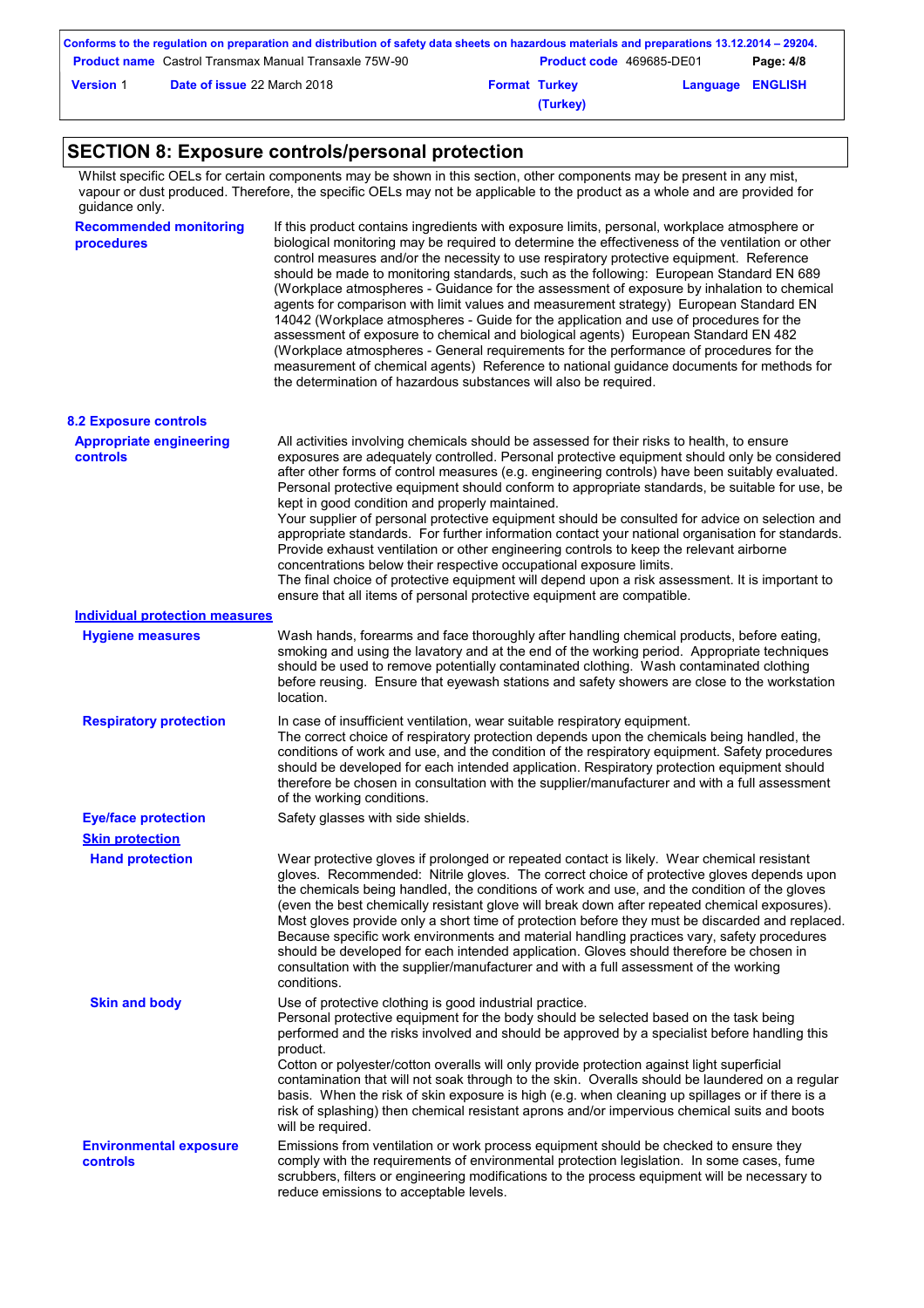|                  | Conforms to the regulation on preparation and distribution of safety data sheets on hazardous materials and preparations 13.12.2014 – 29204. |                      |                                 |                         |           |
|------------------|----------------------------------------------------------------------------------------------------------------------------------------------|----------------------|---------------------------------|-------------------------|-----------|
|                  | <b>Product name</b> Castrol Transmax Manual Transaxle 75W-90                                                                                 |                      | <b>Product code 469685-DE01</b> |                         | Page: 5/8 |
| <b>Version 1</b> | <b>Date of issue 22 March 2018</b>                                                                                                           | <b>Format Turkey</b> |                                 | <b>Language ENGLISH</b> |           |
|                  |                                                                                                                                              |                      | (Turkey)                        |                         |           |

## **SECTION 9: Physical and chemical properties**

### **9.1 Information on basic physical and chemical properties**

| <b>Appearance</b>                                      |                                                                                                                                           |
|--------------------------------------------------------|-------------------------------------------------------------------------------------------------------------------------------------------|
| <b>Physical state</b>                                  | Liquid.                                                                                                                                   |
| Colour                                                 | Amber.                                                                                                                                    |
| <b>Odour</b>                                           | Not available.                                                                                                                            |
| <b>Odour threshold</b>                                 | Not available.                                                                                                                            |
| pH                                                     | Not available.                                                                                                                            |
| <b>Melting point/freezing point</b>                    | Not available.                                                                                                                            |
| Initial boiling point and boiling<br>range             | Not available.                                                                                                                            |
| <b>Pour point</b>                                      | $-51 °C$                                                                                                                                  |
| <b>Flash point</b>                                     | Open cup: >180°C (>356°F) [Cleveland.]                                                                                                    |
| <b>Evaporation rate</b>                                | Not available                                                                                                                             |
| <b>Flammability (solid, gas)</b>                       | Not applicable. Based on - Physical state                                                                                                 |
| <b>Upper/lower flammability or</b><br>explosive limits | Not available.                                                                                                                            |
| <b>Vapour pressure</b>                                 | Not available.                                                                                                                            |
| <b>Vapour density</b>                                  | Not available.                                                                                                                            |
| <b>Relative density</b>                                | Not available.                                                                                                                            |
| <b>Density</b>                                         | <1000 kg/m <sup>3</sup> (<1 g/cm <sup>3</sup> ) at 15 <sup>°</sup> C                                                                      |
| <b>Solubility(ies)</b>                                 | insoluble in water.                                                                                                                       |
| <b>Partition coefficient: n-octanol/</b><br>water      | Not available.                                                                                                                            |
| <b>Auto-ignition temperature</b>                       | Not available.                                                                                                                            |
| <b>Decomposition temperature</b>                       | Not available.                                                                                                                            |
| <b>Viscosity</b>                                       | Kinematic: 77.58 mm <sup>2</sup> /s (77.58 cSt) at 40 $^{\circ}$ C<br>Kinematic: 14.63 mm <sup>2</sup> /s (14.63 cSt) at 100 $^{\circ}$ C |
| <b>Explosive properties</b>                            | Not available.                                                                                                                            |
| <b>Oxidising properties</b>                            | Not available.                                                                                                                            |

**9.2 Other information**

No additional information.

# **SECTION 10: Stability and reactivity**

| <b>10.6 Hazardous</b><br>decomposition products | Under normal conditions of storage and use, hazardous decomposition products should not be<br>produced.                                                                 |
|-------------------------------------------------|-------------------------------------------------------------------------------------------------------------------------------------------------------------------------|
| 10.5 Incompatible materials                     | Reactive or incompatible with the following materials: oxidising materials.                                                                                             |
| <b>10.4 Conditions to avoid</b>                 | Avoid all possible sources of ignition (spark or flame).                                                                                                                |
| 10.3 Possibility of<br>hazardous reactions      | Under normal conditions of storage and use, hazardous reactions will not occur.<br>Under normal conditions of storage and use, hazardous polymerisation will not occur. |
| <b>10.2 Chemical stability</b>                  | The product is stable.                                                                                                                                                  |
| <b>10.1 Reactivity</b>                          | No specific test data available for this product. Refer to Conditions to avoid and Incompatible<br>materials for additional information.                                |

# **SECTION 11: Toxicological information**

| 11.1 Information on toxicological effects   |                                                                                                     |
|---------------------------------------------|-----------------------------------------------------------------------------------------------------|
| Information on likely<br>routes of exposure | Routes of entry anticipated: Dermal, Inhalation.                                                    |
| <b>Potential acute health effects</b>       |                                                                                                     |
| <b>Inhalation</b>                           | Vapour inhalation under ambient conditions is not normally a problem due to low vapour<br>pressure. |
| <b>Ingestion</b>                            | No known significant effects or critical hazards.                                                   |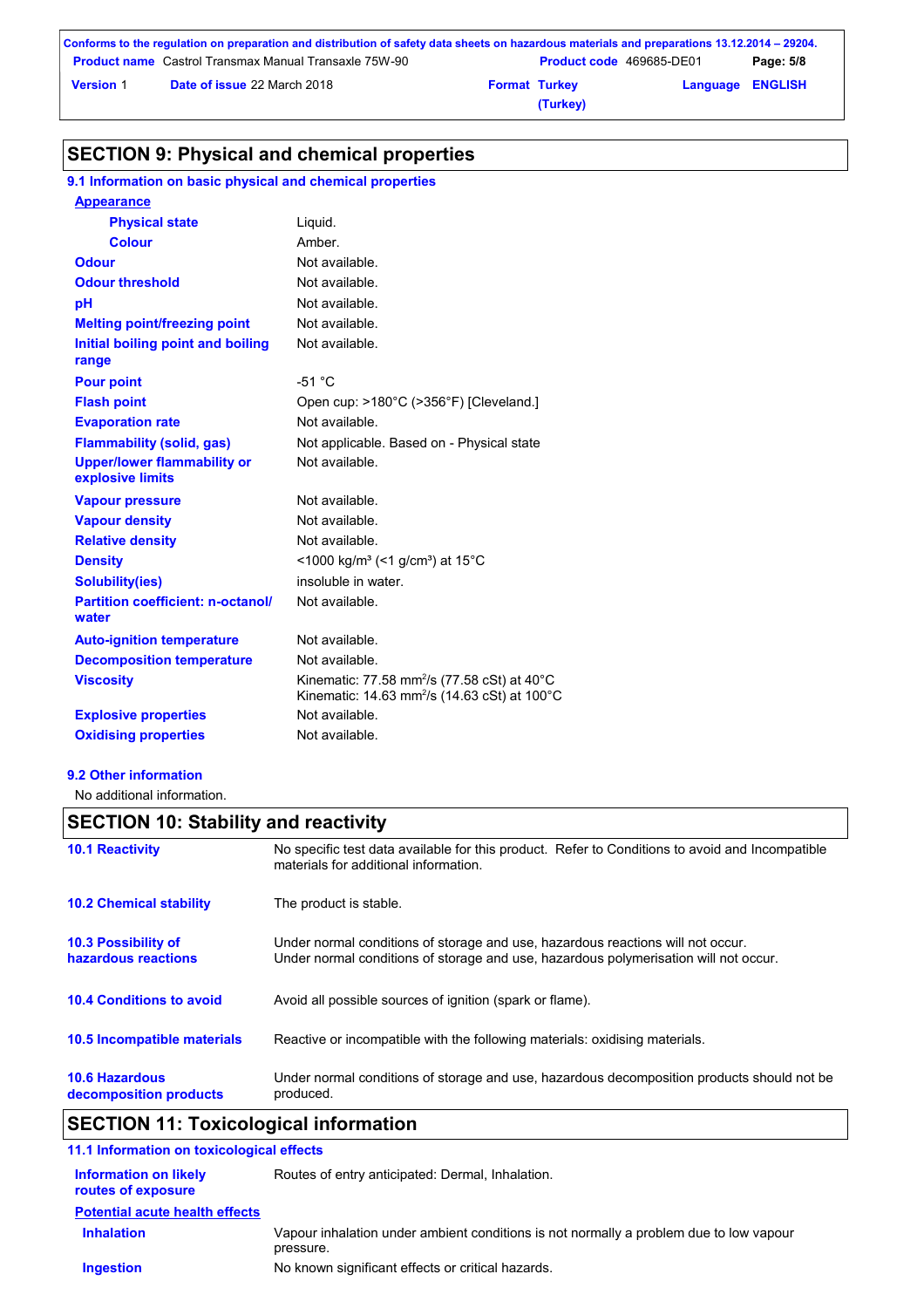|                  | Conforms to the regulation on preparation and distribution of safety data sheets on hazardous materials and preparations 13.12.2014 – 29204. |                      |                                 |                         |           |
|------------------|----------------------------------------------------------------------------------------------------------------------------------------------|----------------------|---------------------------------|-------------------------|-----------|
|                  | <b>Product name</b> Castrol Transmax Manual Transaxle 75W-90                                                                                 |                      | <b>Product code</b> 469685-DE01 |                         | Page: 6/8 |
| <b>Version 1</b> | <b>Date of issue 22 March 2018</b>                                                                                                           | <b>Format Turkey</b> |                                 | <b>Language ENGLISH</b> |           |
|                  |                                                                                                                                              |                      | (Turkey)                        |                         |           |

### **SECTION 11: Toxicological information**

| <b>Skin contact</b>                     | Defatting to the skin. May cause skin dryness and irritation.                                                               |
|-----------------------------------------|-----------------------------------------------------------------------------------------------------------------------------|
| <b>Eye contact</b>                      | No known significant effects or critical hazards.                                                                           |
|                                         | Symptoms related to the physical, chemical and toxicological characteristics                                                |
| <b>Inhalation</b>                       | May be harmful by inhalation if exposure to vapour, mists or fumes resulting from thermal<br>decomposition products occurs. |
| <b>Ingestion</b>                        | No specific data.                                                                                                           |
| <b>Skin contact</b>                     | Adverse symptoms may include the following:<br>irritation<br>dryness<br>cracking                                            |
| <b>Eye contact</b>                      | No specific data.                                                                                                           |
|                                         | Delayed and immediate effects as well as chronic effects from short and long-term exposure                                  |
| <b>Inhalation</b>                       | Overexposure to the inhalation of airborne droplets or aerosols may cause irritation of the<br>respiratory tract.           |
| <b>Ingestion</b>                        | Ingestion of large quantities may cause nausea and diarrhoea.                                                               |
| <b>Skin contact</b>                     | Prolonged or repeated contact can defat the skin and lead to irritation and/or dermatitis.                                  |
| Eye contact                             | Potential risk of transient stinging or redness if accidental eye contact occurs.                                           |
| <b>Potential chronic health effects</b> |                                                                                                                             |
| General                                 | No known significant effects or critical hazards.                                                                           |
| <b>Carcinogenicity</b>                  | No known significant effects or critical hazards.                                                                           |
| <b>Mutagenicity</b>                     | No known significant effects or critical hazards.                                                                           |
| <b>Developmental effects</b>            | No known significant effects or critical hazards.                                                                           |
| <b>Fertility effects</b>                | No known significant effects or critical hazards.                                                                           |

## **SECTION 12: Ecological information**

**12.1 Toxicity**

**Environmental hazards** Not classified as dangerous

#### **12.2 Persistence and degradability**

Partially biodegradable.

#### **12.3 Bioaccumulative potential**

This product is not expected to bioaccumulate through food chains in the environment.

| <b>12.4 Mobility in soil</b>                            |                                                                                                                           |
|---------------------------------------------------------|---------------------------------------------------------------------------------------------------------------------------|
| <b>Soil/water partition</b><br><b>coefficient (Koc)</b> | Not available.                                                                                                            |
| <b>Mobility</b>                                         | Spillages may penetrate the soil causing ground water contamination.                                                      |
| 12.5 Results of PBT and vPvB assessment                 |                                                                                                                           |
| <b>PBT</b>                                              | Not applicable.                                                                                                           |
| <b>vPvB</b>                                             | Not applicable.                                                                                                           |
| <b>12.6 Other adverse effects</b>                       |                                                                                                                           |
| <b>Other ecological information</b>                     | Spills may form a film on water surfaces causing physical damage to organisms. Oxygen<br>transfer could also be impaired. |
| --------                                                |                                                                                                                           |

### **SECTION 13: Disposal considerations**

#### **13.1 Waste treatment methods Methods of disposal** The generation of waste should be avoided or minimised wherever possible. Significant quantities of waste product residues should not be disposed of via the foul sewer but processed in a suitable effluent treatment plant. Dispose of surplus and non-recyclable products via a licensed waste disposal contractor. Disposal of this product, solutions and any by-products should at all times comply with the requirements of environmental protection and waste disposal legislation and any regional local authority requirements. Waste packaging should be recycled. Incineration or landfill should only be considered when recycling is not feasible. This material and its container must be disposed of in a safe way. Empty containers or liners may retain some product residues. Avoid dispersal of spilt material and runoff and contact with soil, waterways, drains and sewers.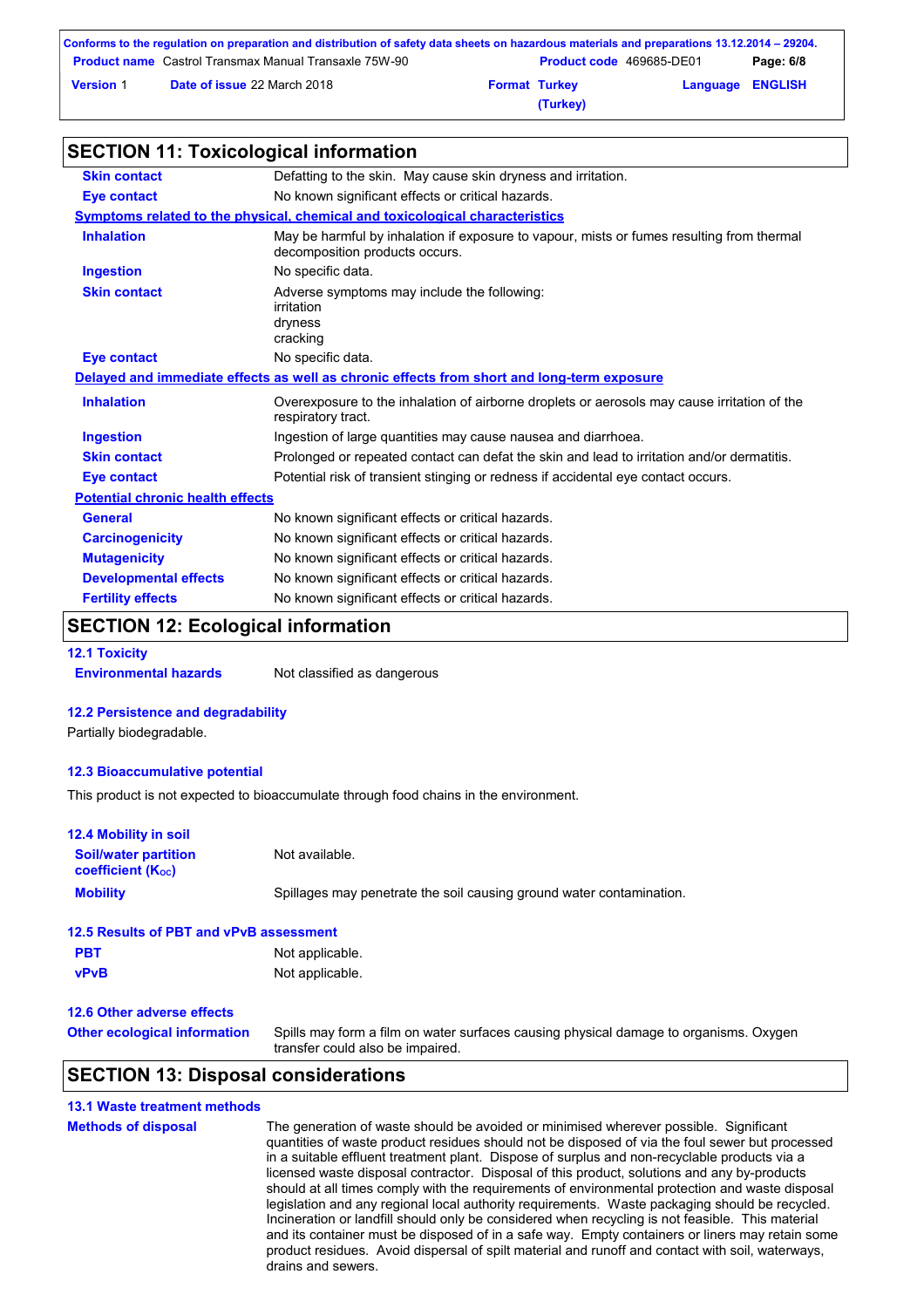|                  | Conforms to the regulation on preparation and distribution of safety data sheets on hazardous materials and preparations 13.12.2014 – 29204. |                                 |                         |           |
|------------------|----------------------------------------------------------------------------------------------------------------------------------------------|---------------------------------|-------------------------|-----------|
|                  | <b>Product name</b> Castrol Transmax Manual Transaxle 75W-90                                                                                 | <b>Product code</b> 469685-DE01 |                         | Page: 7/8 |
| <b>Version 1</b> | <b>Date of issue 22 March 2018</b>                                                                                                           | <b>Format Turkey</b>            | <b>Language ENGLISH</b> |           |
|                  |                                                                                                                                              | (Turkey)                        |                         |           |

### **SECTION 13: Disposal considerations**

**Special precautions** This material and its container must be disposed of in a safe way. Empty containers or liners may retain some product residues. Avoid dispersal of spilt material and runoff and contact with soil, waterways, drains and sewers.

# **SECTION 14: Transport information**

|                                                | <b>ADR/RID</b> | <b>ADN</b>               | <b>IMDG</b>              | <b>IATA</b>    |
|------------------------------------------------|----------------|--------------------------|--------------------------|----------------|
| 14.1 UN number                                 | Not regulated. | Not regulated.           | Not regulated.           | Not regulated. |
| 14.2 UN proper<br>shipping name                |                | $\overline{\phantom{a}}$ | ٠                        | ۰              |
| <b>14.3 Transport</b><br>hazard class(es)      |                | $\overline{\phantom{0}}$ | ٠                        | ۰              |
| 14.4 Packing<br>group                          |                | $\overline{\phantom{a}}$ | $\overline{\phantom{a}}$ |                |
| 14.5<br><b>Environmental</b><br><b>hazards</b> | No.            | No.                      | No.                      | No.            |
| <b>Additional</b><br><b>information</b>        |                | $\overline{\phantom{a}}$ | $\overline{\phantom{a}}$ |                |

**14.6 Special precautions for user** Not available.

**14.7 Transport in bulk according to Annex II of Marpol and the IBC Code** Not available.

### **SECTION 15: Regulatory information**

**15.1 Safety, health and environmental regulations/legislation specific for the substance or mixture**

| <b>National inventory</b>                                       |                                                                                                                                |
|-----------------------------------------------------------------|--------------------------------------------------------------------------------------------------------------------------------|
| <b>Australia inventory (AICS)</b>                               | All components are listed or exempted.                                                                                         |
| <b>Canada inventory</b>                                         | All components are listed or exempted.                                                                                         |
| <b>China inventory (IECSC)</b>                                  | All components are listed or exempted.                                                                                         |
| <b>Japan inventory (ENCS)</b>                                   | All components are listed or exempted.                                                                                         |
| <b>Korea inventory (KECI)</b>                                   | All components are listed or exempted.                                                                                         |
| <b>Philippines inventory</b><br>(PICCS)                         | All components are listed or exempted.                                                                                         |
| <b>REACH Status</b>                                             | The company, as identified in Section 1, sells this product in the EU in compliance with the<br>current requirements of REACH. |
| <b>Taiwan Chemical</b><br><b>Substances Inventory</b><br>(TCSI) | All components are listed or exempted.                                                                                         |
| <b>United States inventory</b><br>(TSCA 8b)                     | All components are listed or exempted.                                                                                         |

### **SECTION 16: Other information**

| <b>Abbreviations and acronyms</b> | ACGIH = American Conference of Industrial Hygienists                                                     |
|-----------------------------------|----------------------------------------------------------------------------------------------------------|
|                                   | ADN = European Provisions concerning the International Carriage of Dangerous Goods by<br>Inland Waterway |
|                                   | ADR = The European Agreement concerning the International Carriage of Dangerous Goods by                 |
|                                   | Road                                                                                                     |
|                                   | $ATE = Acute Toxicity Estimate$                                                                          |
|                                   | <b>BCF</b> = Bioconcentration Factor                                                                     |
|                                   | CAS = Chemical Abstracts Service                                                                         |
|                                   | GHS = Globally Harmonized System of Classification and Labelling of Chemicals                            |
|                                   | IATA = International Air Transport Association                                                           |
|                                   | IBC = Intermediate Bulk Container                                                                        |
|                                   | IMDG = International Maritime Dangerous Goods                                                            |
|                                   | LogPow = logarithm of the octanol/water partition coefficient                                            |